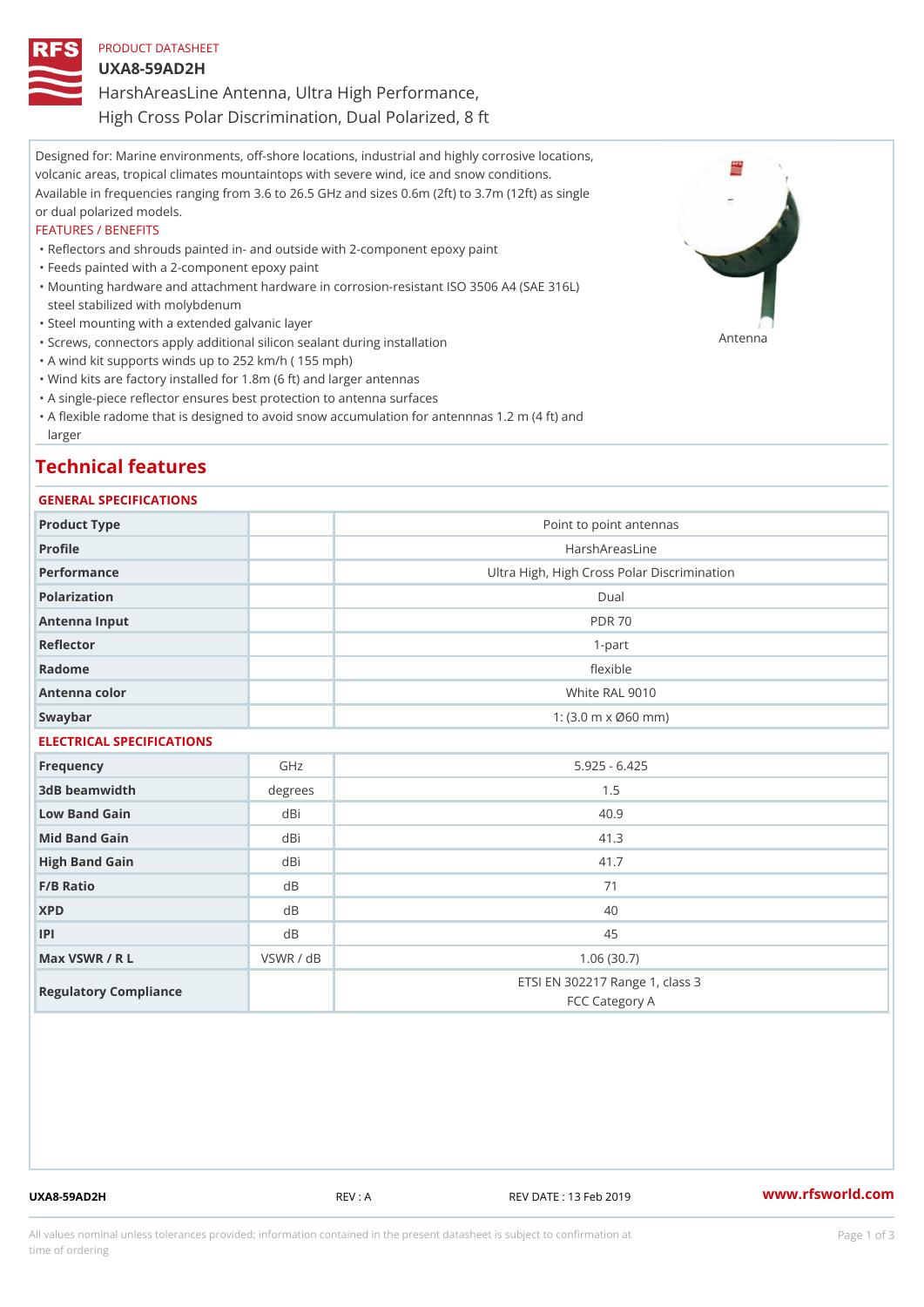## PRODUCT DATASHEET

# UXA8-59AD2H HarshAreasLine Antenna, Ultra High Performance, High Cross Polar Discrimination, Dual Polarized, 8 ft

| MECHANICAL SPECIFICATIONS                     |              |                                                   |
|-----------------------------------------------|--------------|---------------------------------------------------|
| Diameter                                      | ft $(m)$     | 8(2.4)                                            |
| Elevation Adjustment                          | degree       | ± 5                                               |
| Azimuth Adjustment                            | degree       | ± 5                                               |
| Polarization Adjustment                       | degree       | ± 5                                               |
| Mounting Pipe Diameter<br>minima              | $mm$ (in)    | 114(4.5)                                          |
| Mounting Pipe Diameter<br>$m$ a x i $m$ u $m$ | $mm$ (in)    | 114(4.5)                                          |
| Approximate Weight                            | kg (lb)      | 180 (396)                                         |
| Survival Windspeed                            | $km/h$ (mph) | 252 (155)                                         |
| Operational Windspeed                         | $km/h$ (mph) | 190 (118)                                         |
| <b>STRUCTURE</b>                              |              |                                                   |
| Radome Material                               |              | PVC coated fabric                                 |
| FURTHER ACCESSORIES                           |              |                                                   |
| optional Swaybar                              |              | 1: SMA-SK-60-3000A (3.0 m x Ø60mm)                |
| Further Accessories                           |              | SMA-SKO-UNIVERSAL-L : Universal sway bar fixation |

# MOUNT OUTLINE

| Dimension A                                     | m m<br>(in)  | 2616 (13.4) |
|-------------------------------------------------|--------------|-------------|
| Dimension B                                     | m m<br>(in)  | 1450 (57.1) |
| Dimension C                                     | m m<br>(in)  | 460 (18.1)  |
| Dim D-<br>$114$ m m (4.5 _ i r ) $\sqrt{$ imple | m m          | 190(7.5)    |
| Dimension E                                     | m m<br>(i n) | 310(12.3)   |
| Dimension <sub>_F</sub>                         | m m<br>(in)  | 1120(44.1)  |

UXA8-59AD2H REV : A REV DATE : 13 Feb 2019 [www.](https://www.rfsworld.com)rfsworld.com